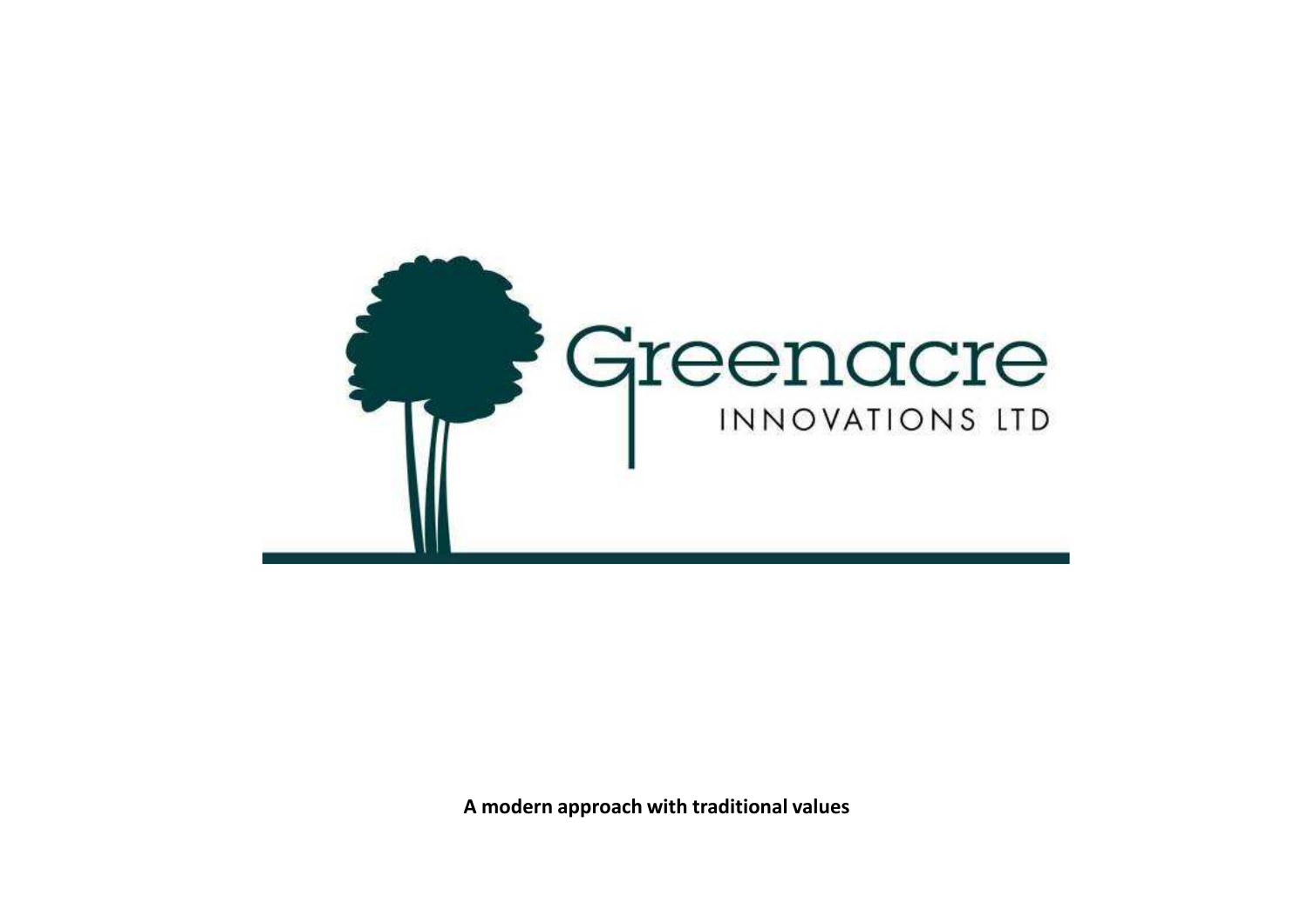### **The Eternal Burial System**

Greenacre Innovations Ltd has designed a new concept for burials which provides more than twice as many interments in the same space that would be used in a traditional graveyard.



How a new cemetery could look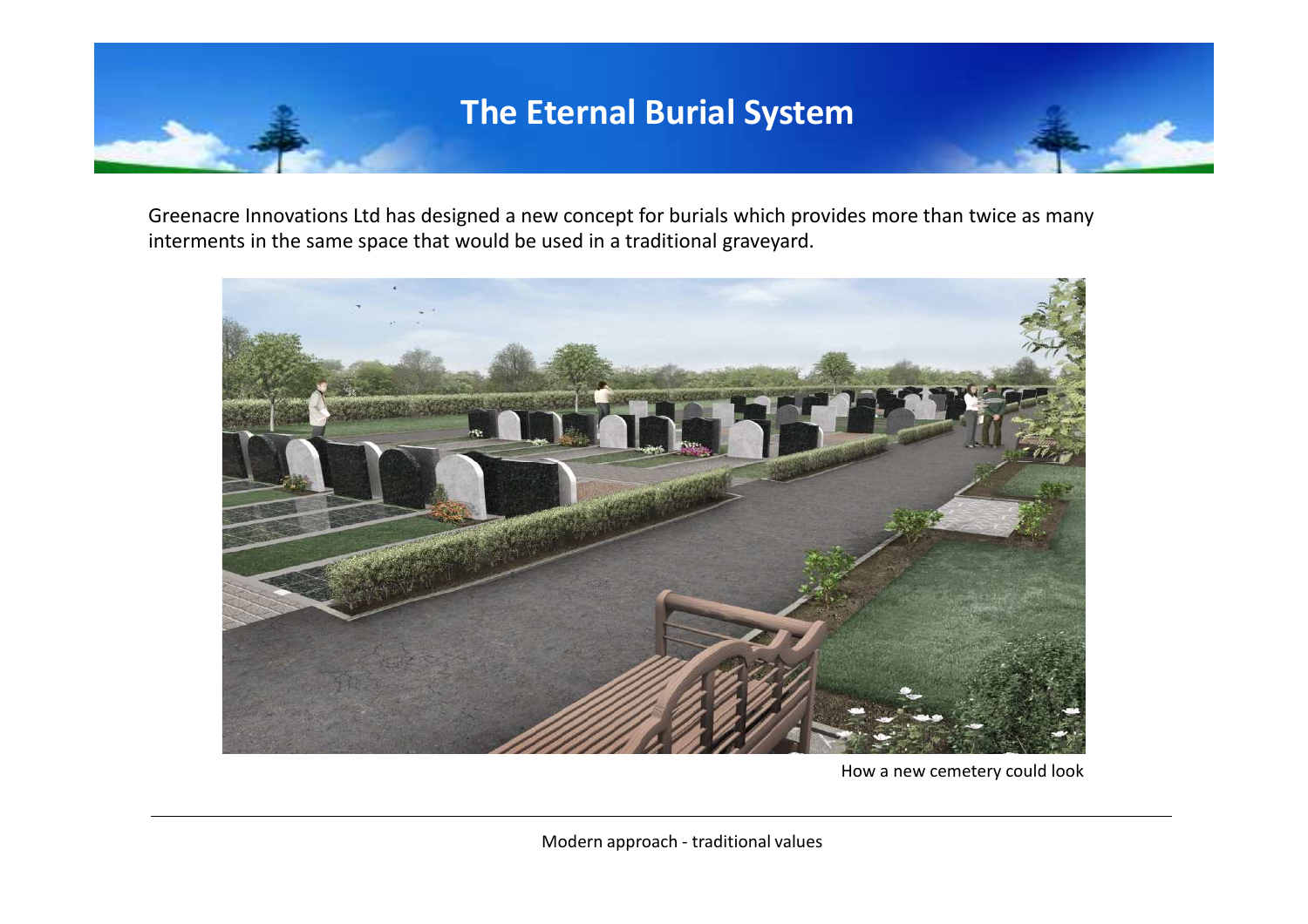Most graveyards across the UK are nearing capacity and it can often be difficult to acquire suitable land for a new traditional-style cemetery. When coupled with accessibility requirements for disabled visitors and budget cuts that can affect ongoing maintenance, approval for a new burial ground can be difficult to obtain.

Greenacre Innovations Ltd's revolutionary Eternal Family Burial System combats these issues and allows for land, which may initially have been deemed unsuitable, to be cleared and our composite structure to be built below the ground. As the structure can also be built above ground and then backfilled, it is suitable for virtually any piece of land, regardless of ground conditions, including areas of high water table.

As the surface level on a finished site is totally flat, this makes it extremely accessible for all grave visitors. A further advantage is that we apply a non-maintenance cover on top of the secure lid which means that there is no ongoing cost to maintain the grave. After construction, as the burial plots exist under the ground until they are required, there are no man hours required to dig a grave each time a plot is purchased and preparation for interment takes only minutes.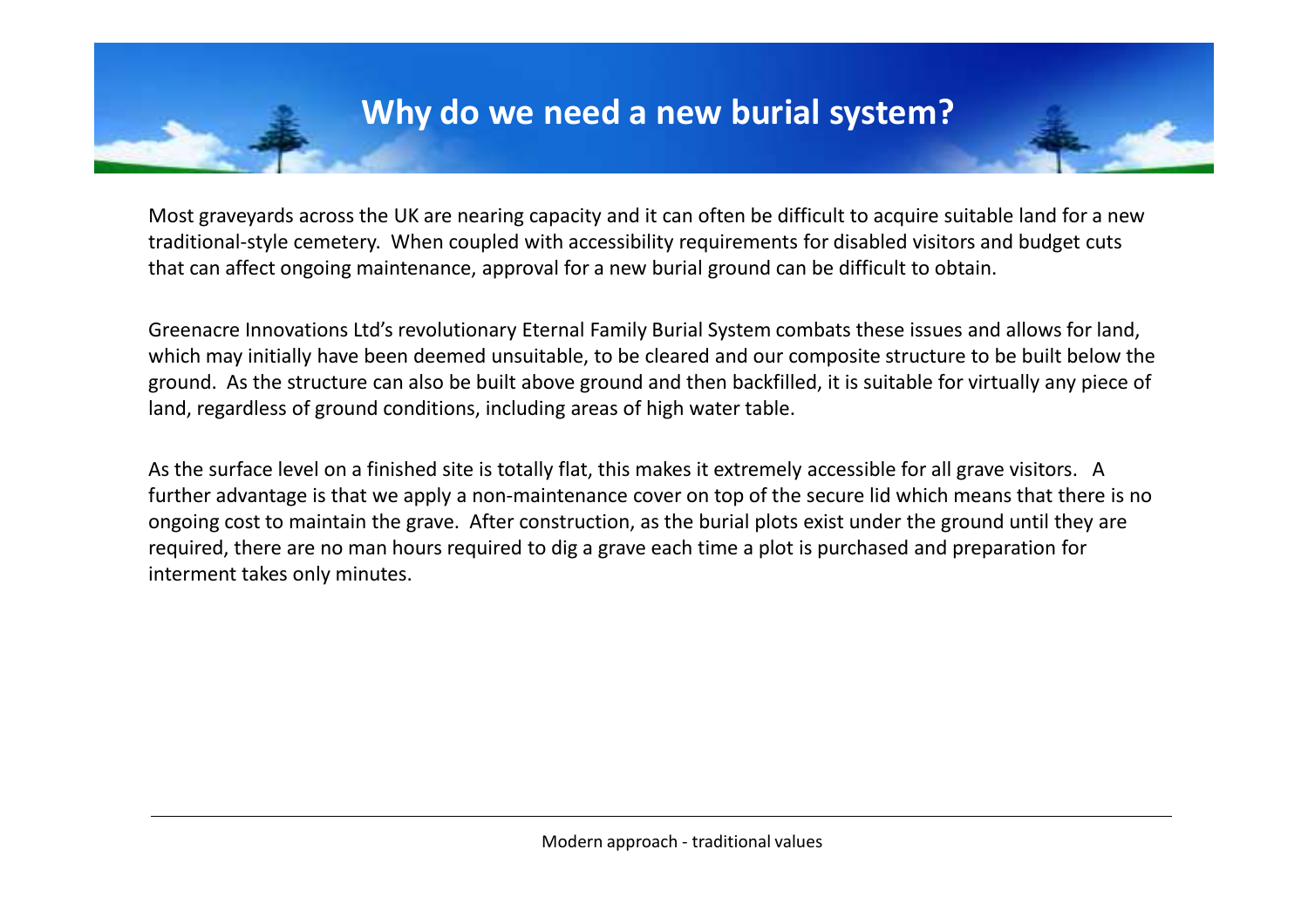## **A simple step-by-step guide to how our system works**



The land is cleared up to three metres deep and the foundations of the composite structure are laid.



The structure is put together in a modular method, making it a completely solid and durable formation.



The structure is built up to ground level, creating a safe level working surface.



After unlocking and removing the top lid, either mechanically or manually, the system can accommodate up to 4 burials



Once the lid is replaced, a choice of maintenance free coverings may be applied. The system allows for ease of access for future interments



A below ground cross-sectional view of plots – Each plot can take up to four coffins and up to 27 urns on a dedicated shelf. A concrete slab is inserted between interments.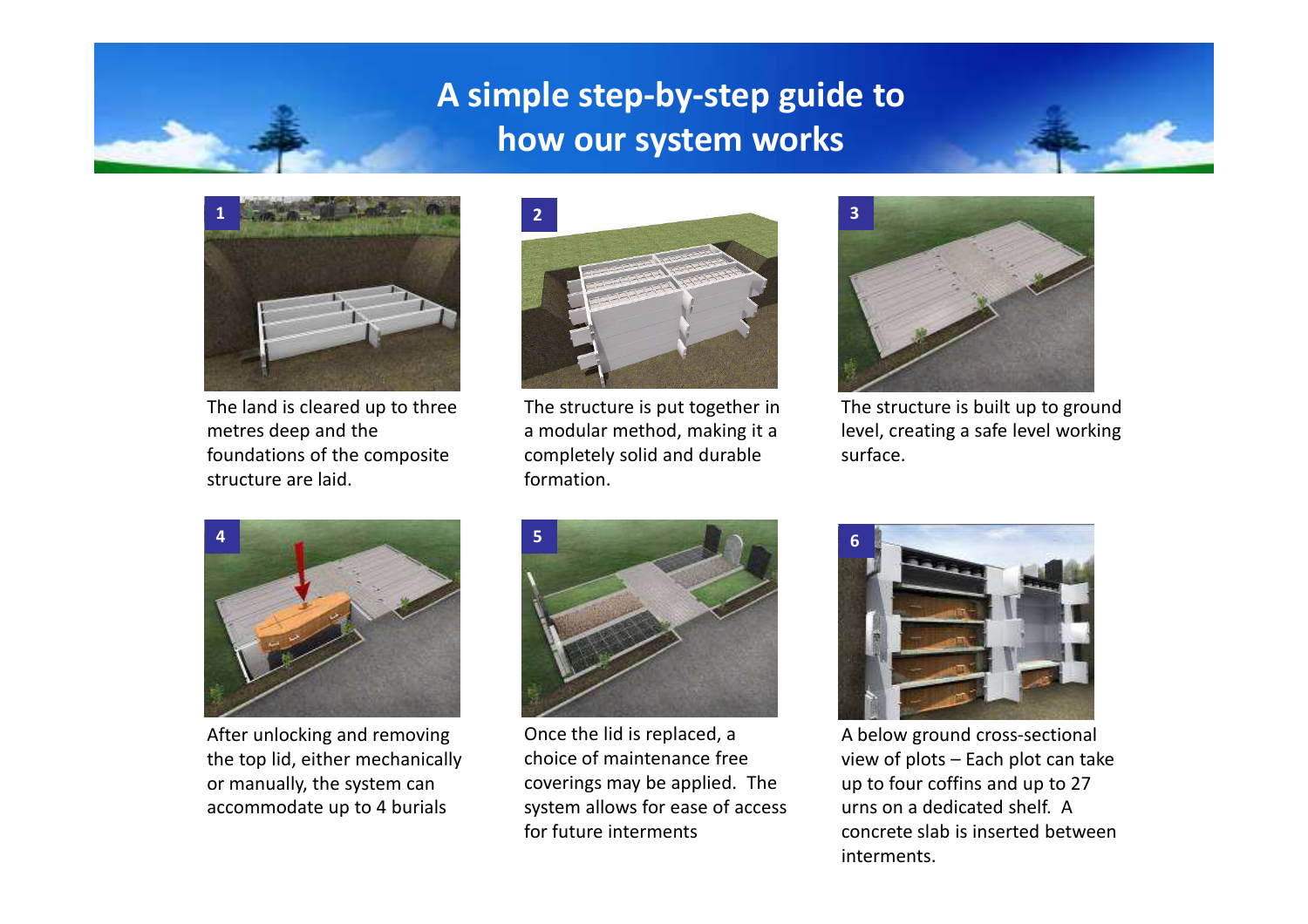### **A cost-effective solution**

The cost-saving and revenue-generating benefits of the Eternal Burial System can be summarised as follows:

- The system is potentially self-funding through forward-selling of plots common practice in many graveyards.
- As it is suitable for almost any ground conditions, previously unsuitable ground may now be utilised
- Commonly, traditional graves tend to hold two burials. As this system holds four, a Council can potentially double its revenue per unit. In addition, charges can be made for up to 27 urn interments.
- Each unit requires  $2.28m^2$  of space compared to a  $3.24m^2$  for a traditional grave.
- The approximate cost of £300 to initially dig a grave will be eliminated.
- The time required for the process around an interment will be significantly reduced and less complex.
- Our method for securing headstones eliminates the need for concrete strip foundations and does not require fixing or bonding agents.
- Significant reduction in maintenance costs in perpetuity
- We believe there are opportunities to make hundreds of thousands of pounds worth of savings every year in graveyard management, if this system is installed in a Council area.
- Greenacre Innovations can also provide a full turnkey service including site management, landscaping, provision of seating, lighting, managing interments, headstone erection etc.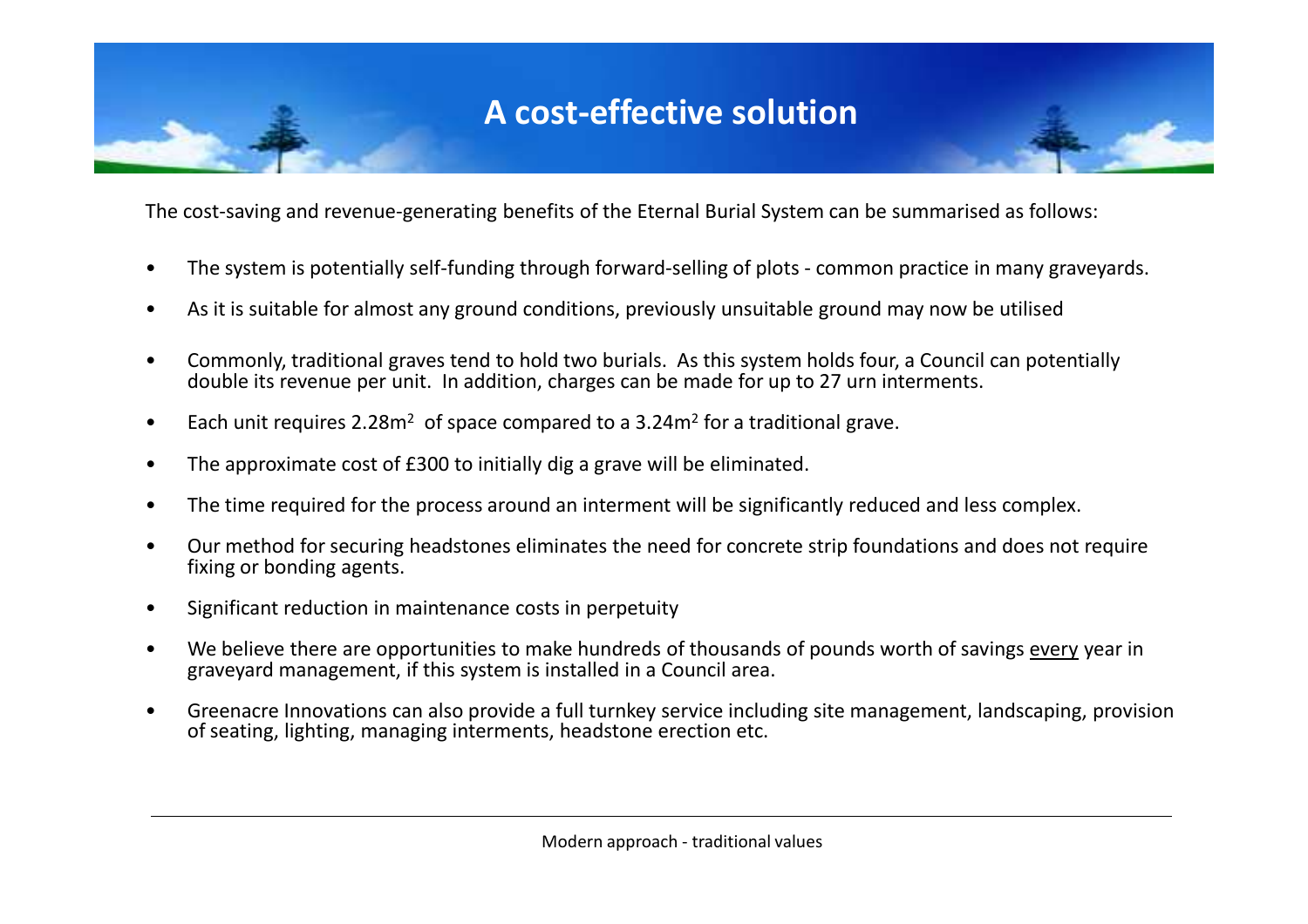#### **Potential cost savings**

#### **(based on typical 250m<sup>2</sup> cemetery plot)**

| <b>AREA OF OPERATION</b>                                                                                   | <b>TRADITIONAL</b><br><b>CEMETERY</b>       | <b>GREENACRE SYSTEM</b>                       | <b>POTENTIAL INCREMENTAL</b><br><b>SAVINGS</b>                     |
|------------------------------------------------------------------------------------------------------------|---------------------------------------------|-----------------------------------------------|--------------------------------------------------------------------|
| <b>Number of plots</b>                                                                                     | 70                                          | 104                                           | 34 extra plots                                                     |
| Increase in Revenue – based on average<br>Council charge to residents/non<br>residents of £1,000 per grave | £70,000                                     | £104,000                                      | £34,000                                                            |
| Initial grave plot opening cost                                                                            | £300                                        | £0                                            | £31,200                                                            |
| Reopening graves - charge to customers<br>with 4 coffins versus 2                                          | £120                                        | £120                                          | £29,000<br>(from extra 34 plots and<br>extra 2 re-openings on all) |
| Reopening graves $-$ actual cost to<br><b>Council (estimate)</b>                                           | £50 (3 $-$ 4 hours to<br>open and re-cover) | £10 (15 $-$ 20 minutes to<br>open and reseal) | £12,480<br>(104 units, 3 re-openings,<br>£40 saving)               |
| Headstone concrete strips - installation                                                                   | £25                                         | £0 (built into system)                        | £10,400                                                            |
| <b>POTENTIAL ONE-OFF SAVINGS</b>                                                                           |                                             |                                               | £117,080                                                           |

Note – These figures assume that Councils don't charge extra for using the Eternal Burial System. However, we believe a premium is achievable given the extra interments per plot, as well as the potential for 27 urns. Revenue generated from urns would be in addition to the above savings. Therefore, if a family had up to ten members cremated and laid to rest in the System, the 250m<sup>2</sup> plot could generate upwards of an additional £50,000 for the Council, based on a charge of £50 per urn.

**ON-GOING SAVINGS – We estimate these to be in the tens of thousands of pounds each year for each 250m<sup>2</sup> of cemetery space**

- significant reduction in ground maintenance costs– no grass cutting, strimming, weeding etc
- reduction in staff downtime from access difficulties due to adverse weather/ground conditions etc
- health and safety issues eliminated with more simplistic working practices
- **NB all incremental cost saving figures are for illustrative purposes only and can be adapted for charges specific to each Council area**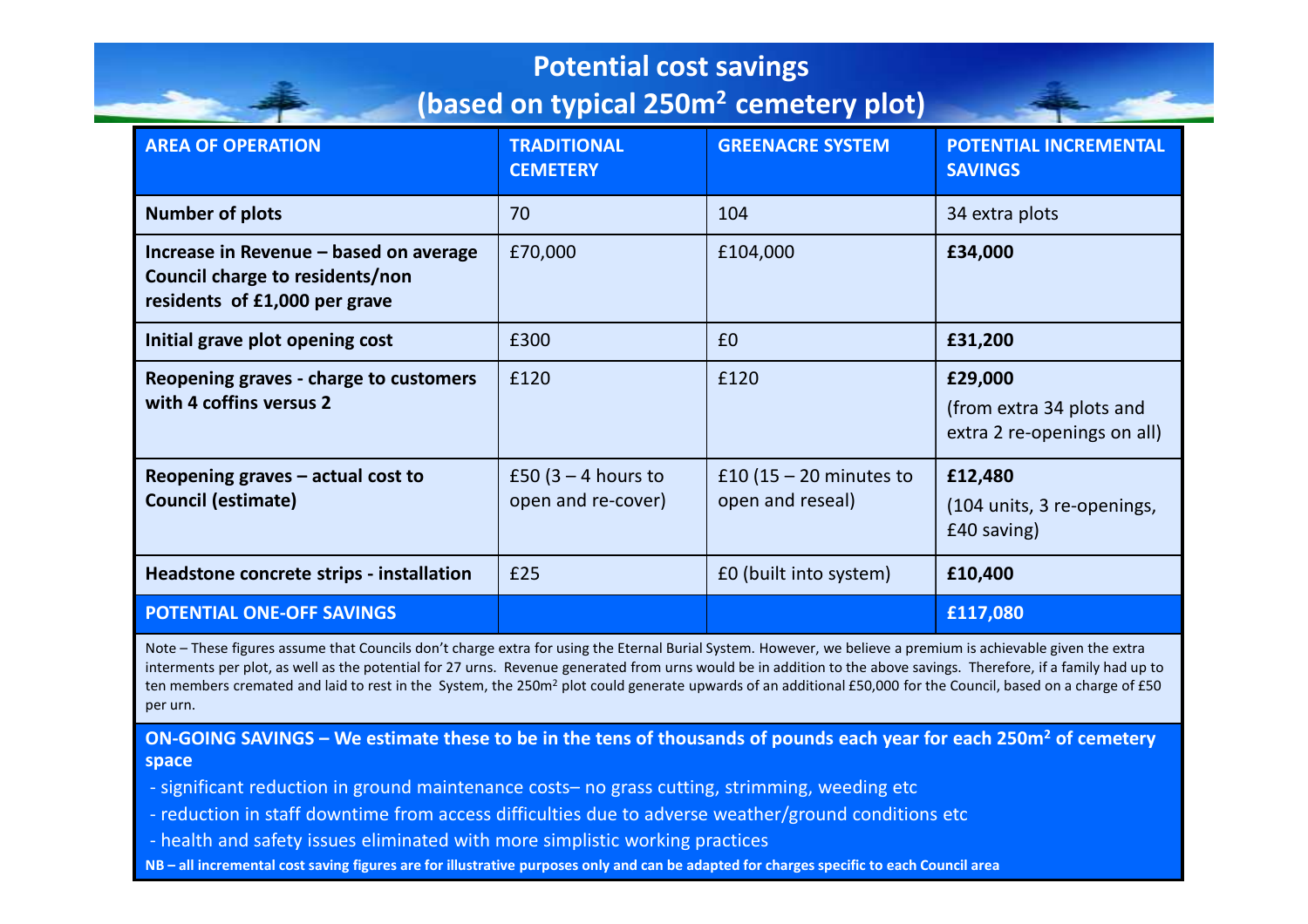### **Additional benefits of the system**

#### **Local Government**

There are many benefits for a Council to utilise the Greenacre Innovation Ltd Eternal Burial System.

- Uses land that may previously have been categorised as not suitable
- Saves space the potential for more than twice as many burials in the same area
- Cemetery provision for long-term sustainability
- Prepared provision in the event of crises eg flu pandemic
- Regularisation of grave cost structure (potential)
- Standardisation of monument regulations
- Health and safety issues addressed
- Potential to lower costs and to generate further revenue which can then be used to improve other services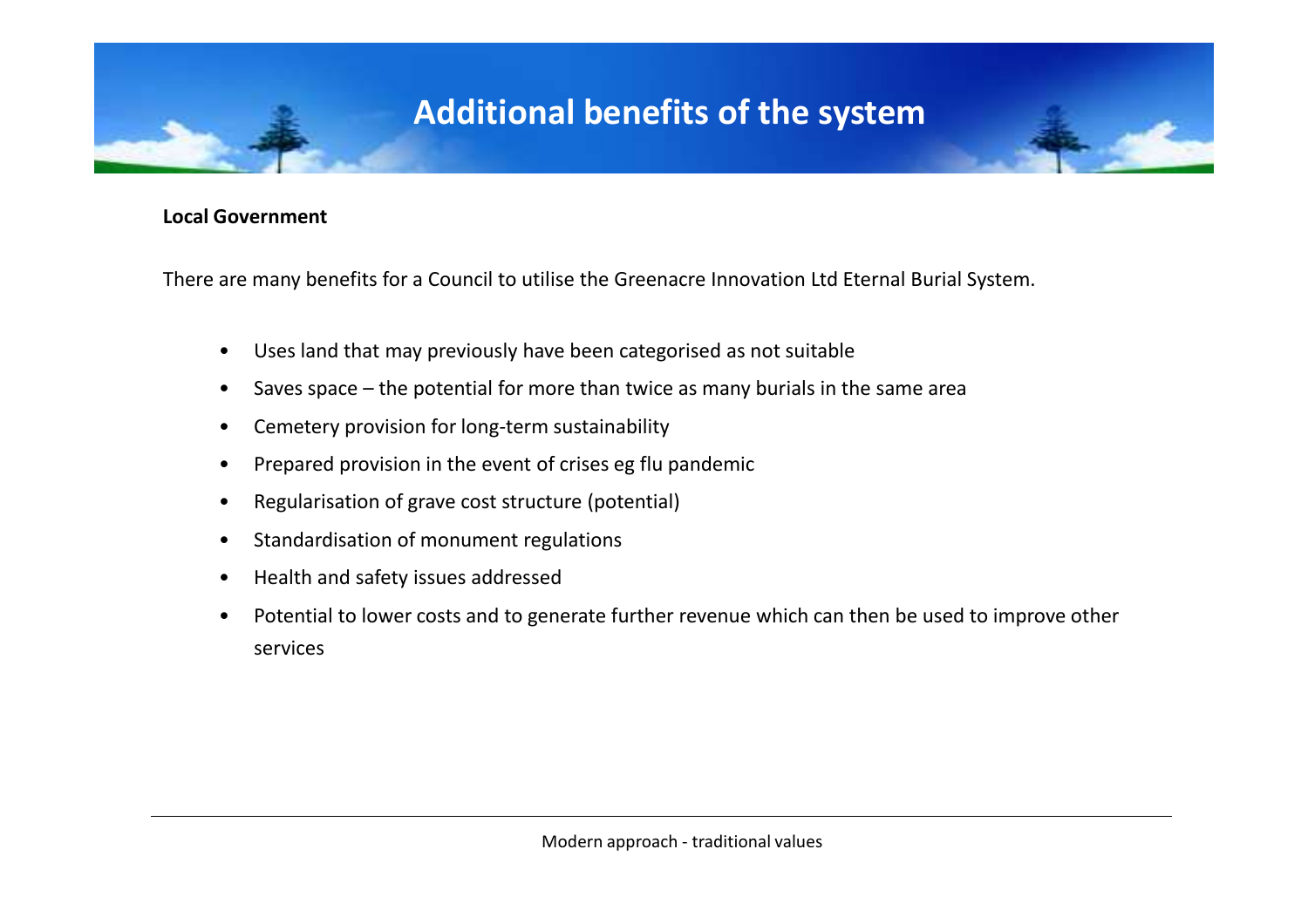# **Additional benefits of the system (cont'd)**

#### **Ratepayers**

When in place, a Council will be able to pass on a variety of benefits to ratepayers in their area.

- Provide disability access to all graves not currently available
- Freedom of choice
- Reduced memorial costs
- Enhanced security and peace of mind
- Improved public safety
- Opportunity for dignified family unity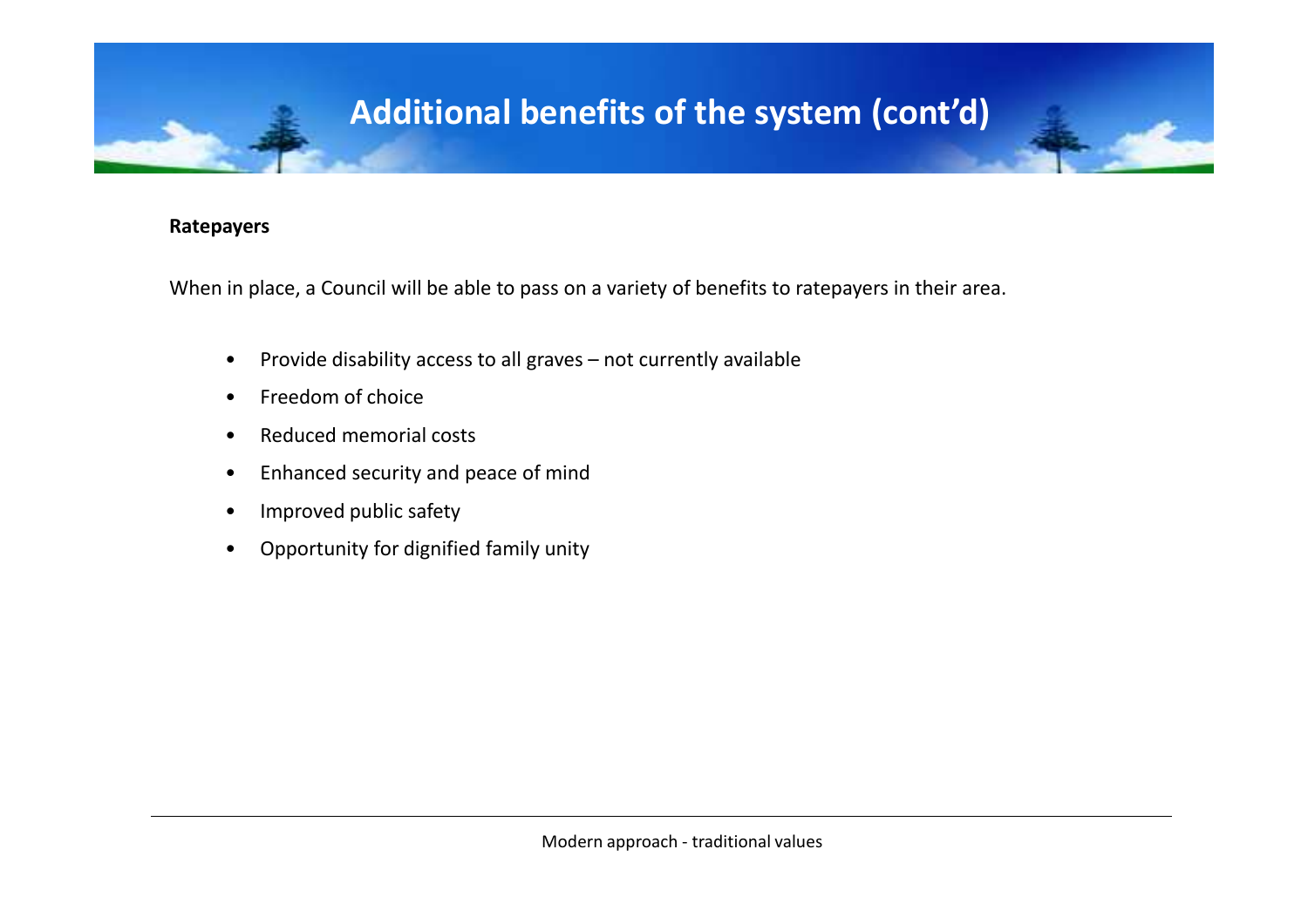Entrepreneur, David Spiers, designed this system after many discussions with experts on the pros and cons of traditional graveyards.

He believed that there should be a better space-saving system that allowed for family burials, therefore he created the Eternal Family Burial System solution, which provides more than twice as many burials as a traditional graveyard would be able to achieve on the same site.

David and his colleagues at Greenacre Innovations Ltd are working closely with a number of strategic specialists in the areas of design, manufacture, ground preparation and drainage, including McAdam Design, Byrne Looby Partnership, Creative Composites and CAB Plant Hire – all experts in their respective fields.

Allowing for up to four burials and 27 urns per plot, this system can offer loved ones the opportunity to rest together for eternity, a desire currently difficult to fulfil in traditional graveyards nearing capacity.

Using innovative technology and materials, the burial system can be configured to any depth depending on location and soil conditions.



View of the burial plots sub ground level and what users would experience above the surface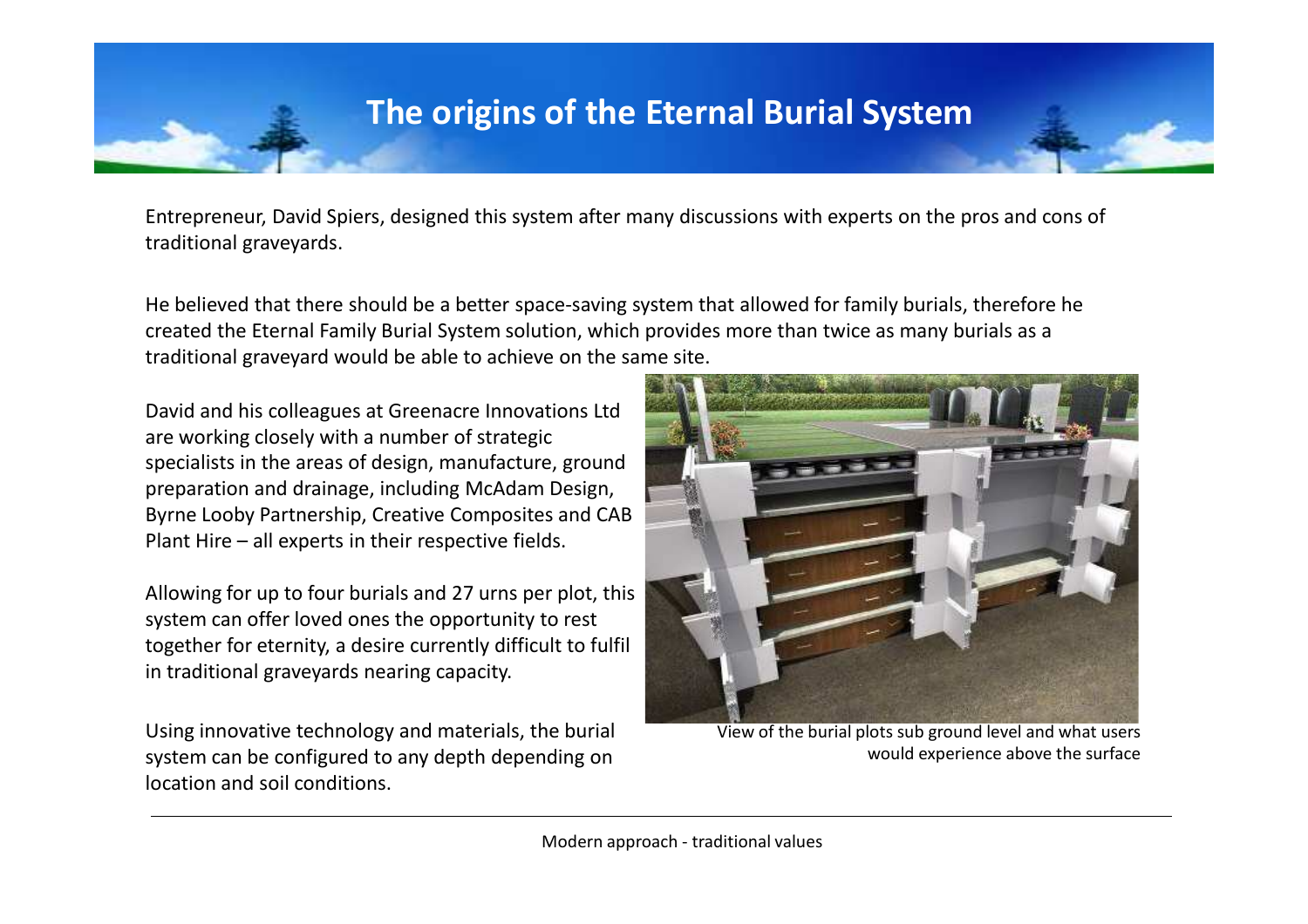### **Advantages**

- Suitable for virtually any piece of land
- Preparation for interment takes minutes
- Lower on-going maintenance costs post-burial
- Space saving design (more than twice as many burials)
- Opportunity to generate revenue
- Flexibility in type and number of burials in each grave unit
- Allows generations of a family to rest together
- Secure unique top with protected lid
- Fully wheelchair accessible for all visitors
- Ease of access at all times, regardless of weather conditions, this is something that proves challenging in cemeteries currently
- Alternative option can be to configure as a memorial garden



A finished cemetery which is level and accessible



How the space might look as a memorial garden